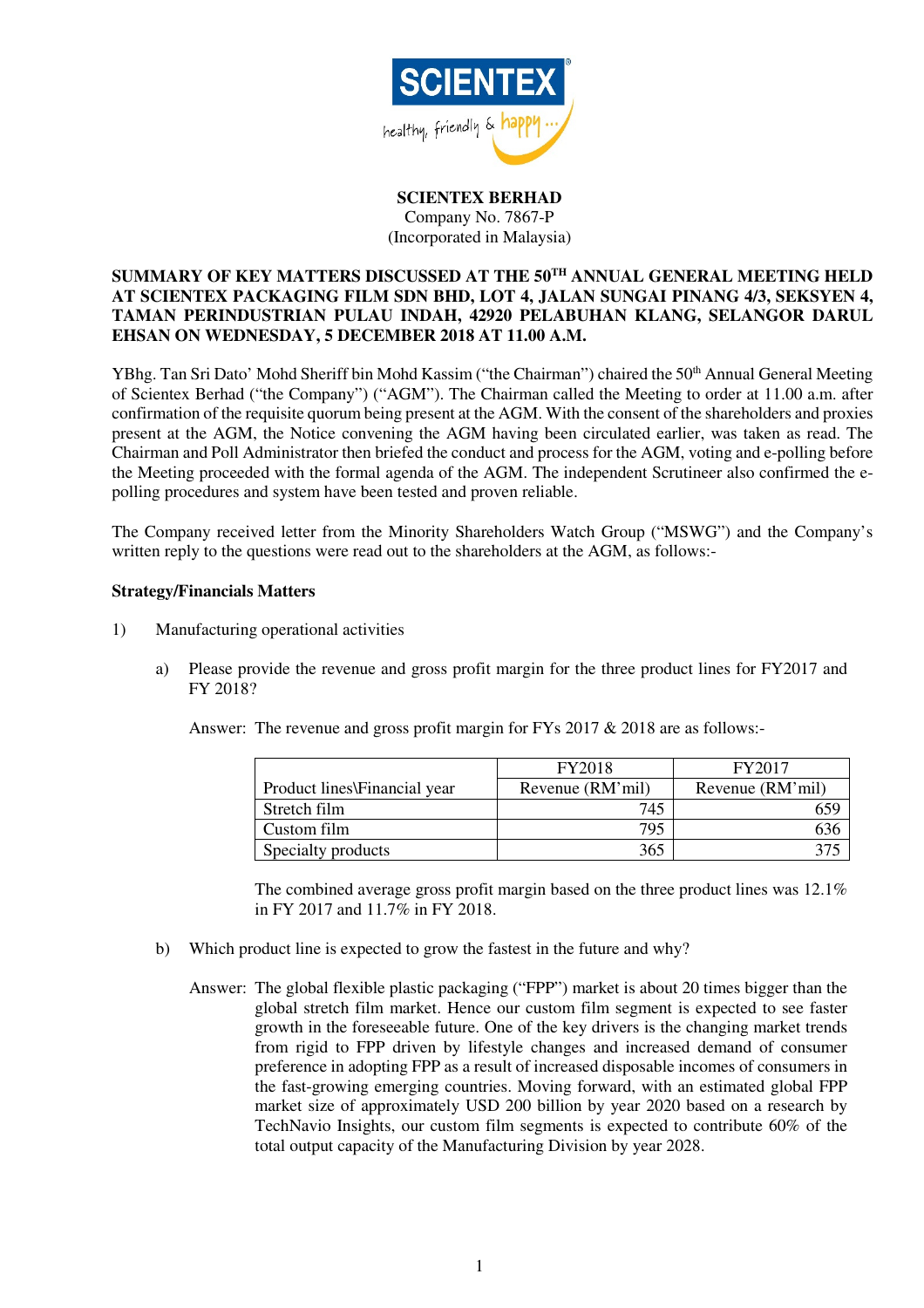- 2) The Group's 10-year vision to achieve RM10 billion revenue by 2018 (supposed to be '2028')
	- a) What is the expected revenue contribution from the Manufacturing and Property Division respectively?

Answer: The targeted revenue contribution from the Manufacturing and Property Divisions by 2028 are approximately RM8 billion and RM2 billion respectively.

- b) What are the measures taken to achieve the target?
	- Answer: The Manufacturing Division will continue to expand its capacity organically or inorganically through merger and/or acquisition of assets to capture the fast-growing market demand. As for the Property Division, it will continue to explore new and suitable land banks in line with our Vision 2028 to build 50,000 affordable homes.
- 3) The Group recorded a substantial increase in Other Income from RM6.8 million in FY2017 to RM13.4 million in FY2018, an increase of RM6.6 million or 97.1%.
	- a) Please provide the details of the Other Income for both FYs 2017 and 2018?
		- Answer: The Other Income consists mainly of interest income, rental income and net foreign exchange gain. You may refer to Note 8 of our Notes to the Financial Statements at page 104 of Annual Report 2018.
	- b) What was the reason for the increase in Other Income?
		- Answer: The increase in Other Income for FY 2018 was mainly due to the increase in interest income and foreign exchange gain whereas there was a foreign exchange loss incurred in FY 2017.
- 4) Please provide the Gross Development Value ("GDV") of existing and new property launches in FY2019.
	- Answer: For FY 2019, the total GDV for properties launched is RM215 million and the GDV for balance new launches in the financial year is approximately RM1.3 billion provided the relevant permits and approvals are in place accordingly.
- 5) Please provide the expected GDV of the recently acquired freehold land in the following states as disclosed on page 115 of the Annual Report:
	- a) 121.20 acres in Mukim of Kulai, Johor for a cash consideration of RM127.4 million;

Answer: The estimated GDV is about RM1.3 billion.

b) 65.33 acres in Mukim of Rawang, Selangor for a cash purchase consideration of RM87.9 million;

Answer: The estimated GDV is about RM1 billion.

c) 335.57 acres in Mukim of Pulai, Johor for a cash purchase consideration of RM293.8 million;

Answer: The estimated GDV is about RM3 billion.

## **Corporate Governance**

- 1. We accessed the Company's website on 19 November 2018 and note that there was no publication of "Key Matters Discussed" in the Company's 49<sup>th</sup> Annual General Meeting held on 6 December 2017 as required under paragraph  $9.21(2)(b)$  of the Main Market Listing Requirements.
	- Answer: The information is available for viewing at our website under the Investor Relations FAQ section (question no. 8) or you may visit www.scientex.com.my/investor-faq/.